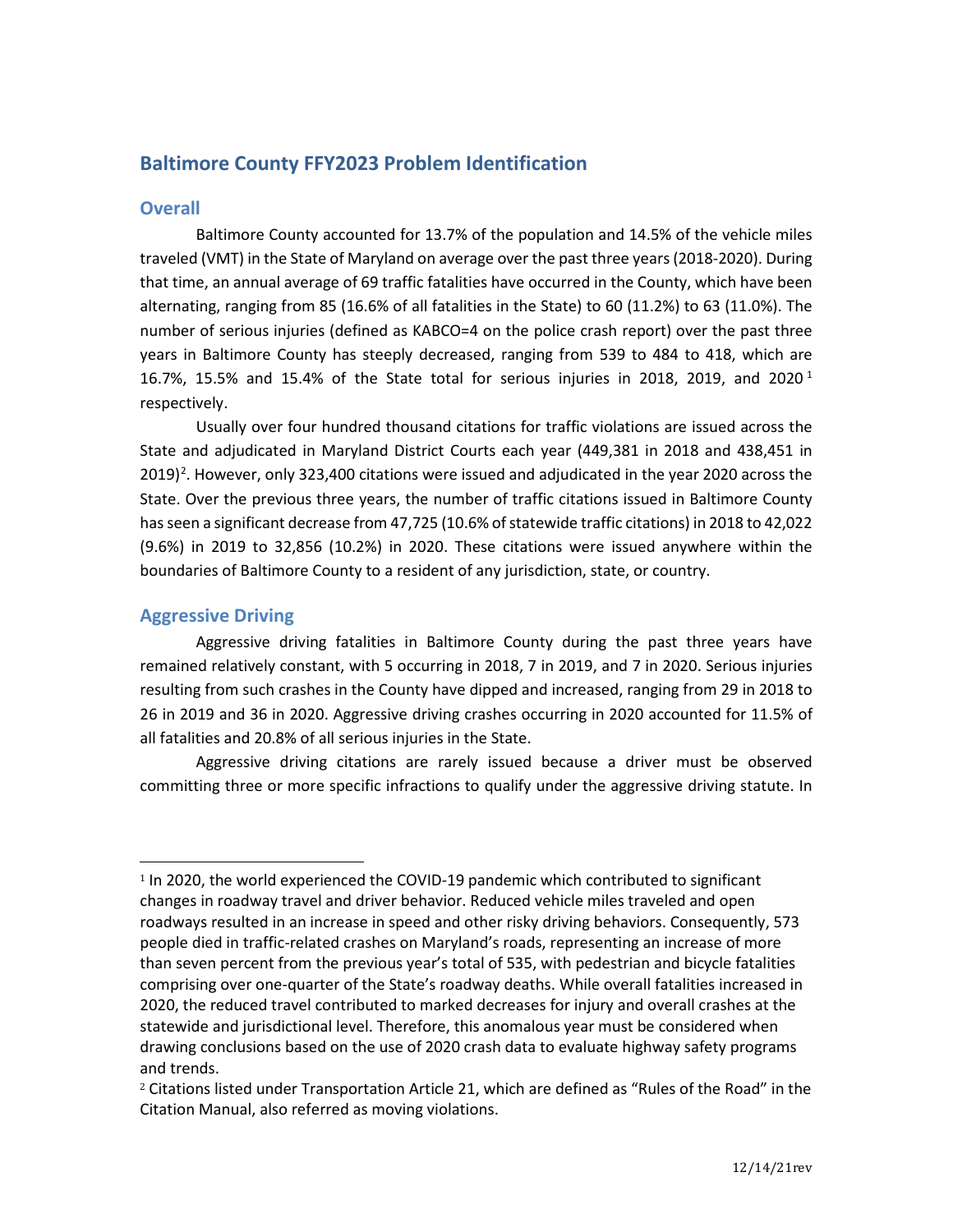Maryland, 793 such citations were issued on average over the past three years. Of those, an average of 123 were issued in Baltimore County (119 in 2018, 121 in 2019, and 129 in 2020).

# **Distracted Driving**

Since 2018, there have been an annual average of about 22 distracted driving fatalities occurring in Baltimore County. In 2020, distracted driving in the County added 25 deaths to the State's distracted driving fatalities, a point on a trend that has seesawed over the previous three years (25 in 2018 and 17 in 2019). Serious injuries resulting from distracted driving crashes in the County have decreased significantly over the past three years, from 271 in 2018 (16.9% of all distracted driving serious injuries in the State) to 225 in 2019 (15.0% of all) to 169 in 2020 (13.9% of all). In 2020, 39.7% of all fatalities and 40.4% of all serious injuries recorded in Baltimore County resulted from distracted driving crashes.

Distracted driving citations issued in Maryland during the past three years have decreased significantly, ranging from 33,655 in 2018 to 33,978 in 2019 and 19,450 in 2020. During the same period, distracted driving citations issued in Baltimore County have steeply decreased, ranging from 3,071 in 2018 to 2,927 in 2019 and 1,863 in 2020. As a proportion of the distracted driving citations issued statewide, those handed out in the County accounted for 9.1% in 2018, 8.6% in 2019 and 9.6% in 2020.

# **Impaired Driving**

Over the past three years, an average of 17 impaired driving fatalities occurred per year in Baltimore County. Fatalities from such crashes have declined, ranging from 28 (19.9% of all impaired driving fatalities in Maryland) in 2018 to 13 (8.6% of all) in 2019 to 11 (9.1% of all) in 2020. Serious injuries resulting from such crashes in the County over the same time period have increased, ranging from 70 in 2018 (15.0% of all impaired driving serious injuries in the State) to 84 in 2019 (17.2% of all) to 91 in 2020 (20.4% of all). In 2020, 17.5% of all fatalities and 21.8% of all serious injuries in Baltimore County resulted from impaired driving crashes, compared to 21.1% of all fatalities and 16.4% of all serious injuries from impaired driving crashes occurring throughout the State.

Impaired driving relates to driving while impaired by alcohol and/or drugs or controlled dangerous substances. Several citations may be issued at the point of an encounter with an impaired driver. Therefore, all judicial figures related to impaired driving will be quantified using arrests, not individual citations. Impaired driving arrests have steeply decreased in Maryland over the past three years, from 18,403 in 2018 to 18,279 in 2019 to 13,651 in 2020. During the same period, impaired driving arrests have decreased significantly in Baltimore County, ranging from 2,383 in 2018 to 1,978 in 2019 to 1,339 in 2020. As a proportion of impaired driving arrests in the State, the number of impaired driving arrests in the County accounted for 12.9% in 2018, 10.8% in 2019, and 9.8% in 2020. Of the impaired arrests in the County in 2020, 2.5% were of older drivers (ages 65+) while 3.4% were of younger drivers (ages 16-20).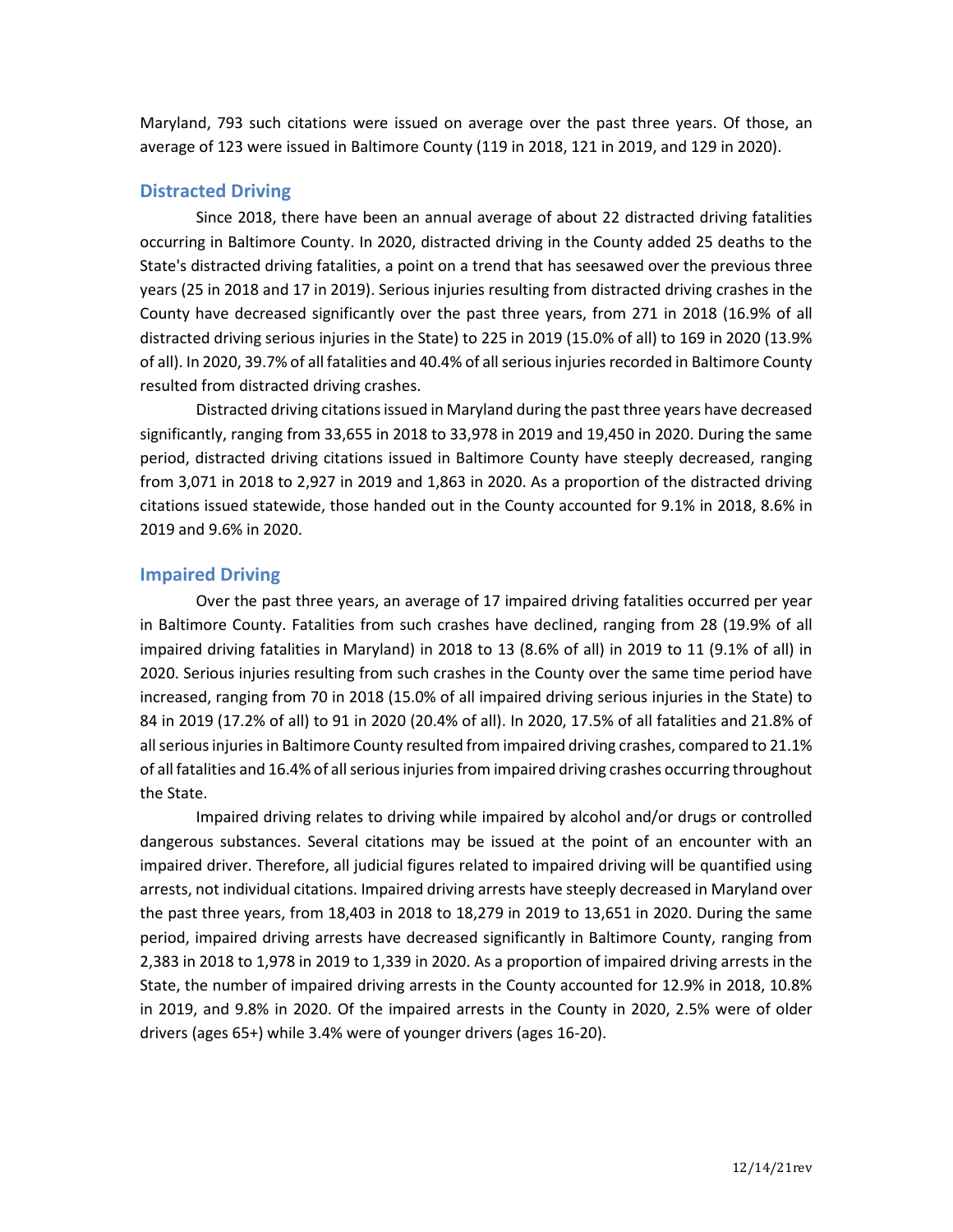### **Speeding**

During the past three years, Baltimore County averaged 15 speeding related fatalities per year, which have declined over that time: 18 in 2018, 14 in 2019 and 12 in 2020. Serious injuries resulting from such crashes in the County over the past three years have oscillated, ranging from 73 in 2018 to 45 in 2019 and 61 in 2020. In 2020, 10.9% of statewide speeding related fatalities and 20.4% of statewide speeding related serious injuries resulted from crashes in Baltimore County. Over the same year, 19.0% of all fatalities and 14.6% of all serious injuries recorded in Baltimore County were the result of crashes involving driving speed.

Speeding citations are very common even though those adjudicated through the District Court do not include automated enforcement. Speeding citations issued in Baltimore County have steeply decreased over the past three years, with 20,257 (10.4% of statewide speeding citations), 16,903 (9.3% of statewide), and 15,660 (10.3% of all) issued in 2018, 2019, and 2020, respectively. Statewide speeding citations have steeply decreased over the same three years: 195,649, 182,213, and 151,419. Speeding citations comprised 47.7% of all Baltimore County citations in 2020.

#### **Non-motorists**

Non-motorists are defined here as pedestrians (on foot) and bicyclists. Pedestrian fatalities in Baltimore County have decreased over the previous three years, from 27 (2018) to 21 (2019) to 19 (2020), while serious injuries have increased and then decreased, ranging from 62 (2018) to 67 (2019) to 56 (2020). The occurrence of bicyclist fatalities in Baltimore County has remained relatively constant, with 1 in 2018, 1 in 2019, and 2 in 2020, while serious injuries to bicyclists have risen and fallen, ranging from 8 in 2018 to 10 in 2019 to 3 in 2020.

Very few non-motorist citations are issued throughout the State, to either the pedestrian or the motor vehicle driver. Typically, more violations are issued to drivers, and in Baltimore County 512 were issued to drivers against pedestrians or bicyclists in 2020, while 12 were issued to pedestrians or bicyclists that year. As a proportion of statewide totals (933 and 235), those numbers represent 54.9% and 5.1%, respectively, in 2020.

### **Motorcycles**

Motorcycle rider fatalities have increased and leveled off over the past three years in Baltimore County, ranging from 9 (2018) to 12 (2019) to 12 (2020). Serious injuries to motorcyclists have fallen and plateaued, ranging from 65 (2018) to 45 (2019) to 44 (2020). The 2020 figures account for 15.4% of motorcycle rider fatalities and 14.0% of rider serious injuries that occurred in the State.

Maryland has had a universal helmet law in place for several decades, consequently the incidence of unhelmeted motorcyclists involved in a crash is low. The State has averaged 7 unhelmeted motorcycle rider fatalities per year over the past three years, therefore, unhelmeted motorcycle fatalities in Baltimore County have stayed about the same (an average of 2 per year). However, 12 seriously injured riders in Baltimore County were unhelmeted in 2020, which is 13.8% of the State total (compared to 9 in 2018 and 6 in 2019).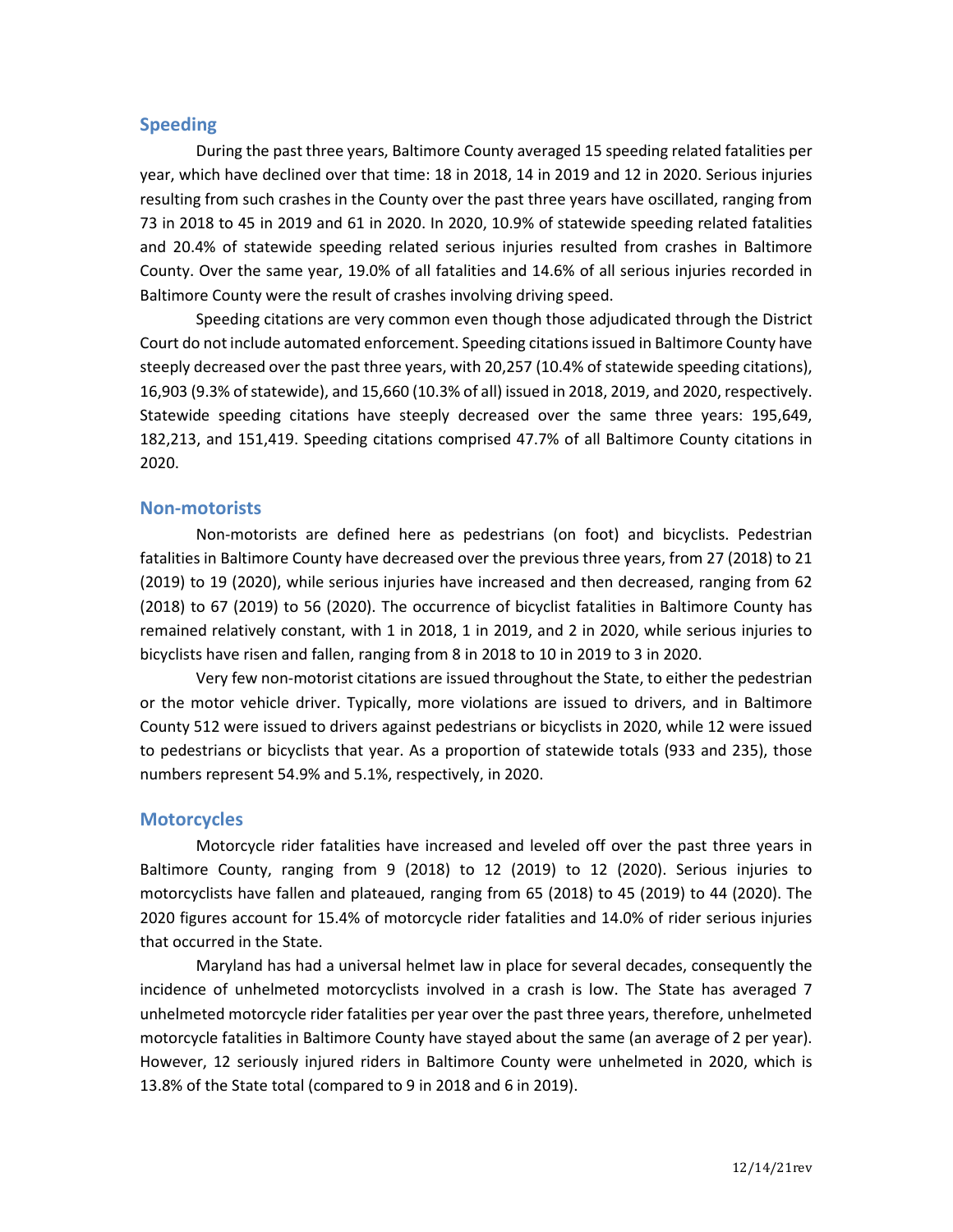### **Older Drivers**

In Maryland, older driver safety programs focus on drivers of age 65 years or older. The data presented here on fatalities and serious injuries include any person involved in a crash with an older driver. Older drivers were involved in crashes that resulted in an average of 94 fatalities in Maryland each year (85 in 2018, 105 in 2019 and 91 in 2020). During that time, serious injuries resulting from these crashes in Maryland have seen a significant decrease, ranging from 518 in 2018 to 512 in 2019 to 381 in 2020. Fatal crashes involving older drivers in Baltimore County averaged 17 over the same period (ranging from 18 in 2018, 18 in 2019 to 14 in 2020). Further, serious injuries resulting from these crashes in the County have decreased significantly, ranging from 119 in 2018, 72 in 2019 to 61 in 2020.

A total of 10,971 citations for moving violations or restraint usage were issued to drivers of age 65+ in Maryland in 2020. Over the past three years, the number of traffic citations issued to older drivers in Baltimore County has decreased significantly from 1,477 (8.6% of those issued statewide) in 2018 to 1,413 (8.0%) in 2019 to 839 (7.6%) in 2020.

# **Young Drivers**

In Maryland, young driver safety programs focus on individuals between ages 16 and 20. The data presented here on fatalities and serious injuries include any person involved in a crash with a young driver. Young drivers were involved in crashes that resulted in an average of 52 fatalities in Maryland each year (54 in 2018, 46 in 2019, and 56 in 2020). During that time, serious injuries resulting from these crashes in Maryland have fluctuated, ranging from 384 in 2018 to 407 in 2019 to 345 in 2020. In 2020 there were 4 fatalities involving young drivers in Baltimore County, a number that leveled after a decrease over time, with 9 in 2018 and 3 in 2019. Further, serious injuries due to crashes involving younger drivers have declined over the same time period, from 70 in 2018 to 58 in 2019 to 53 in 2020.

A total of 35,236 citations for moving violations or restraint usage were issued to drivers of age 16-20 in Maryland in 2020. Over the past three years, the number of traffic citations issued to younger drivers in Baltimore County has seen a significant decrease: 4,299 (10.3% of those issued statewide), 4,049 (9.8%), and 3,679 (10.4%) in 2018, 2019, and 2020, respectively.

### **Occupant Protection**

An unrestrained occupant is defined as a child under the age of eight not reported to be restrained in a child safety seat (which includes harness and booster seats) or a person over the age of eight not reported as restrained by a seat belt while riding in a passenger vehicle or light truck. Unrestrained occupant fatalities have fallen and plateaued over the past three years in Baltimore County, ranging from 26 (2018) to 9 (2019) to 10 (2020). Serious injuries have fluctuated over the same period: 108 (2018) to 88 (2019) to 92 (2020). The 2020 values accounted for 7.8% of the unrestrained fatalities and 23.8% of the unrestrained serious injuries occurring in the State.

In 2020, 16,858 citations were issued statewide for safety equipment violations(including seat belt violations and child safety seat violations), which was a much lower total when compared to the numbers issued in the previous years (27,342 in 2018 and 29,660 in 2019). In Baltimore